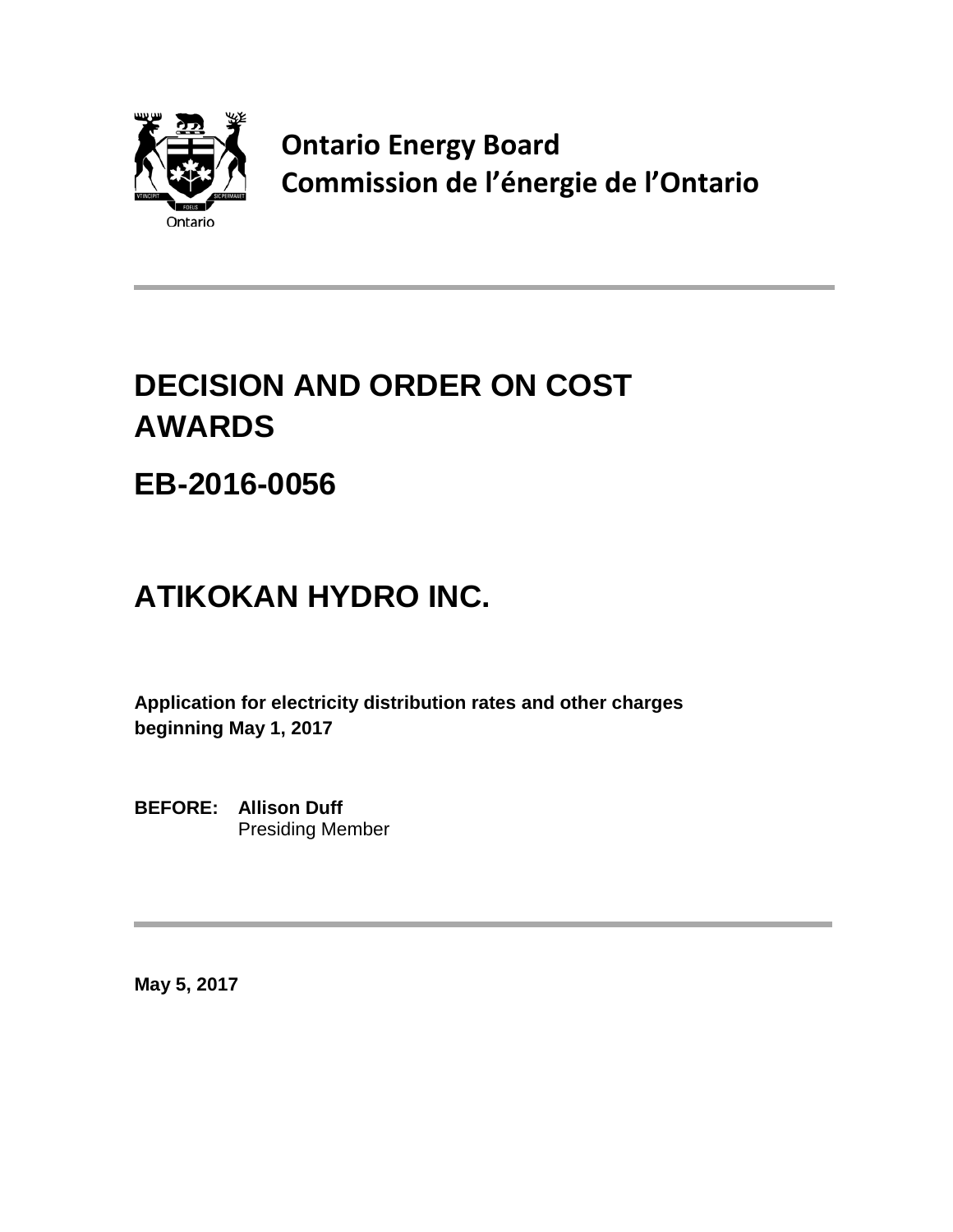#### **INTRODUCTION AND SUMMARY**

This is a decision of the Ontario Energy Board (OEB) on a cost claim filed with respect to an Atikokan Hydro Inc. (Atikokan Hydro) proceeding.

Atikokan Hydro filed a cost of service application with the OEB on October 4, 2016, under section 78 of the *Ontario Energy Board Act*, *1998*, S.O. 1998, c. 15 (Schedule B), seeking approval for changes to the rates it charges for electricity distribution, to be effective May 1, 2017.

The OEB granted the Vulnerable Energy Consumers Coalition (VECC) intervenor status and cost award eligibility.

On April 13, 2017, the OEB issued its Decision and Rate Order in which it set out the process for intervenors to file their cost claims, for intervenors to object to the claims and for intervenors to respond to any objections raised by Atikokan Hydro.

The OEB received a cost claim from VECC. No objection was received from Atikokan Hydro.

#### **Finding**

The OEB has reviewed the claim filed by VECC to ensure that it is compliant with the OEB's *Practice Direction on Cost Awards*.

The OEB finds that VECC is eligible for 100% of its reasonably incurred costs of participating in this proceeding. The OEB finds that VECC's claim is reasonable and shall be reimbursed by Atikokan Hydro.

#### **THE ONTARIO ENERGY BOARD ORDERS THAT:**

- 1. Pursuant to section 30 of the *Ontario Energy Board Act, 1998*, Atikokan Hydro Inc. shall immediately pay the Vulnerable Energy Consumers Coalition \$9,689.81.
- 2. Pursuant to section 30 of the Ontario Energy Board Act, 1998, Atikokan Hydro Inc. shall pay the OEB's costs of, and incidental to, this proceeding immediately upon receipt of the OEB's invoice.